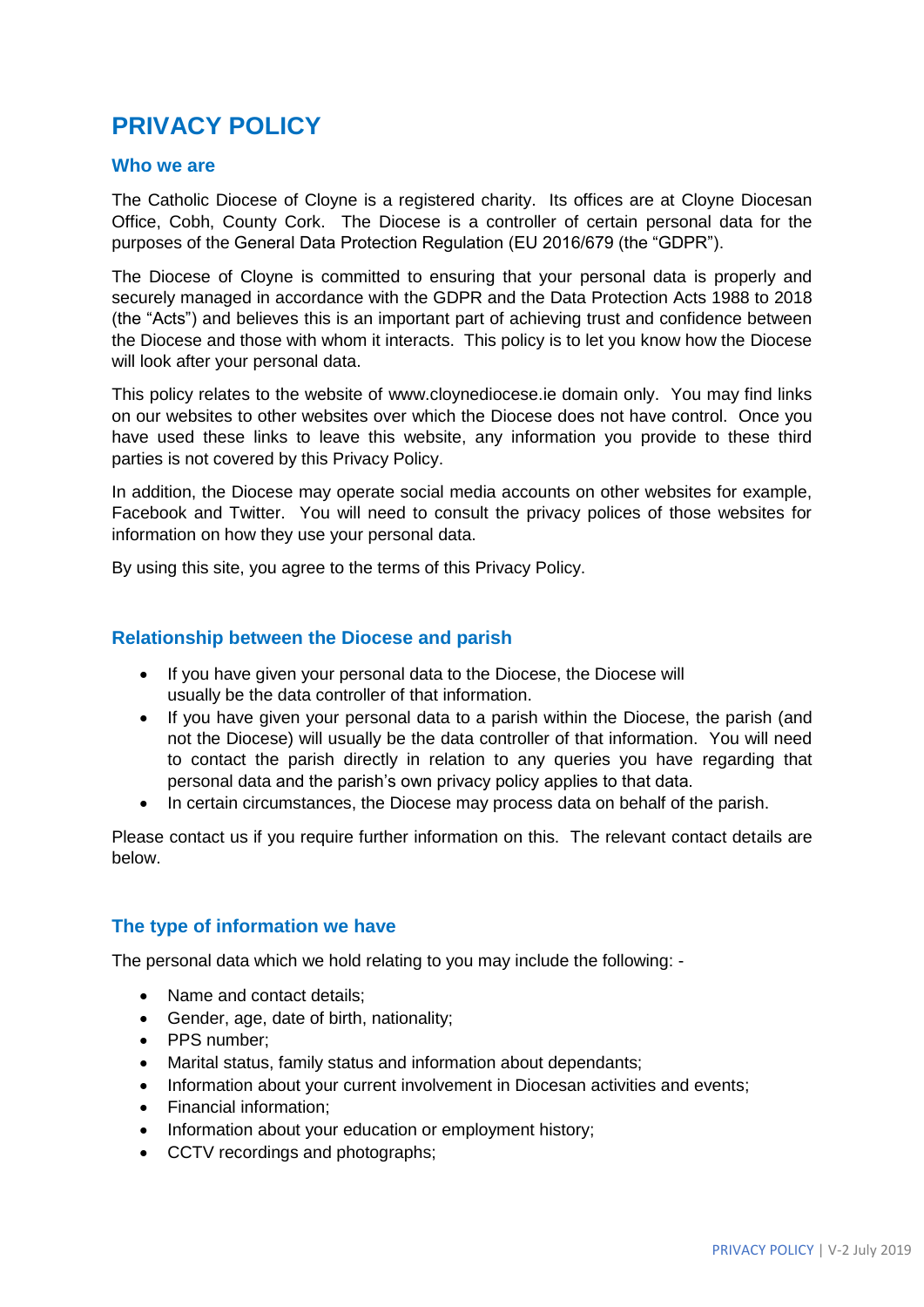- Information which we collect through your use of our website such as IP addresses, dates and times of site visits, type of browser and cookie information;
- Data relating to Garda vetting applications and disclosures;
- Data relating to safeguarding matters.

We may also collect and process the following special category personal data: -

- data about your race, ethnicity or religious beliefs;
- data about your health and wellbeing.

Our Safeguarding Office may also process data relating to criminal convictions and offences.

#### **How we collect the data we hold about you**

The Diocese collects the data we hold about you in a number of ways:

- 1. When you access our website;
- 2. By you using the "contact us" facility on our website;
- 3. By you contacting the Diocesan office by phone, email or letter and providing data to us;
- 4. Through face to face meetings with you;
- 5. Sometimes from a parish or other third party;
- 6. When you attend Diocesan training;
- 7. When you use the vetting service.

#### **Why we process your data and the lawful basis for processing your data**

We must have a lawful basis for processing your data. The lawful basis will vary depending on the circumstances and the type of data involved. One lawful basis is where you have given your consent to us processing your data. (This consent can be withdrawn by contacting us.) Other examples are where the processing is necessary for one of the following: -

- our legitimate interests of advancing and upholding the Roman Catholic religion;
- the performance of a contract to which you are a party;
- compliance with a legal obligation to which the Diocese is subject;
- in order to protect your or another person's vital interests (i.e. where there is a risk to life or serious health risk to you or another);
- the performance of a task carried out in the public interest.

The above are examples only, you will need to contact us for further information on the legal basis for processing your personal data.

We must have a different lawful basis for processing special category data. These are set out in the GDPR but here are some examples: -

- You have given us your explicit consent to processing the information;
- Processing is necessary for the purposes of our or your obligations and rights in employment, social security and social protection law;
- Processing is necessary to protect your or another person's vital interests (i.e. where there is a risk to life or serious health risk to you or another);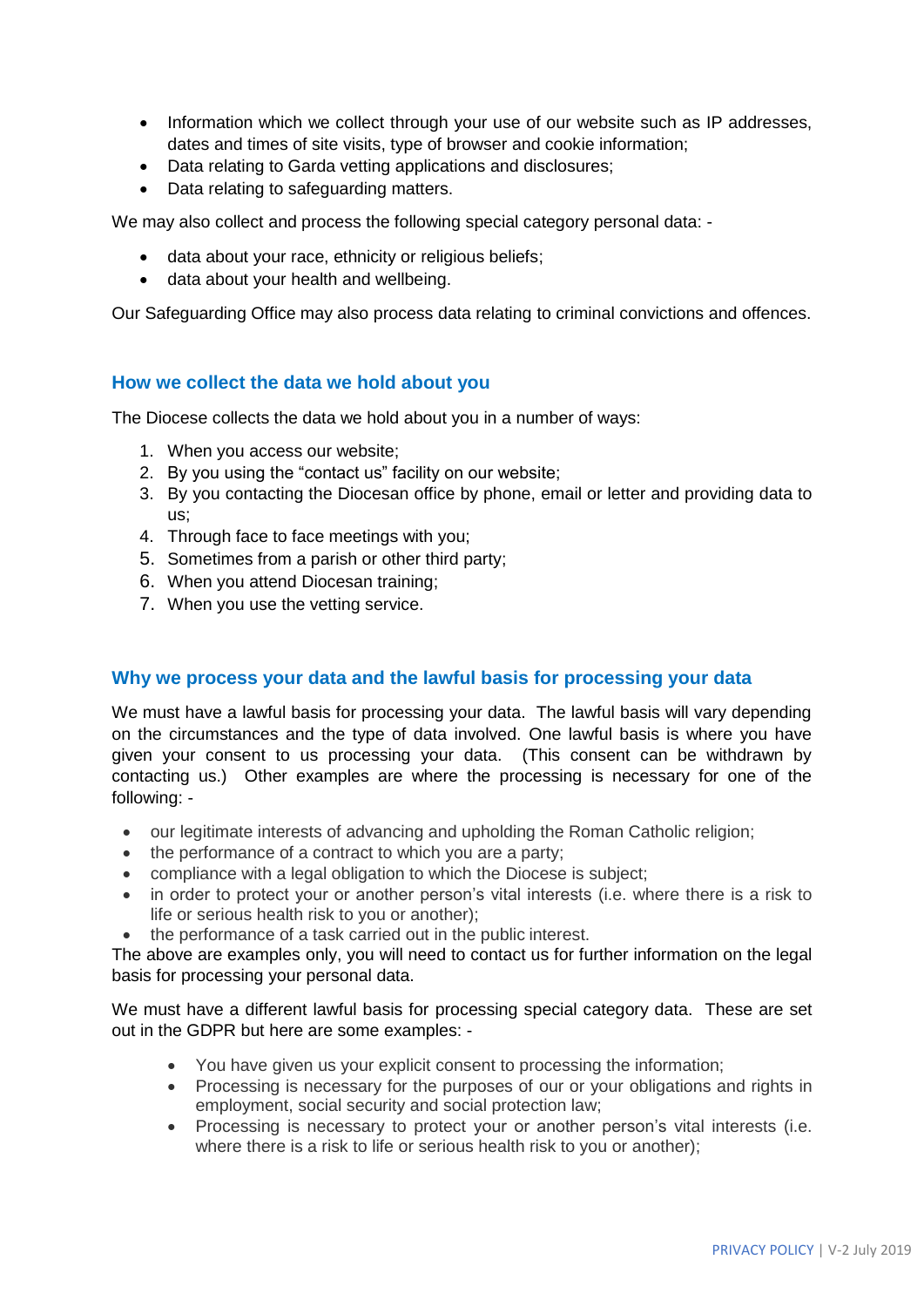- Processing is carried out in the course of our legitimate activities of advancing and upholding the Roman Catholic religion where the processing relates solely to our members or to former members and the personal data is not disclosed outside the Diocese without your consent;
- Processing relates to personal data which you have made public;
- Processing is necessary for the establishment, exercise or defence of legal claims;
- Processing is necessary for reasons of substantial public interest;
- Processing is necessary for the purposes of preventive or occupational medicine;
- Processing is necessary for reasons of public interest in the area of public health;
- Processing is necessary for archiving purposes in the public interest, scientific or historical research purposes or statistical purposes.

The above are examples only, please contact us if you require further information.

#### **What we do with the information we have**

We use your information for a number of purposes including:

- in connection with our activities;
- to provide pastoral and spiritual care:
- to administer sacraments;
- to respond to queries and complaints;
- to communicate with you in relation to news about the activities, events and initiatives taking place in our Diocese;
- to process application forms;
- to process donations and to administer applications under the Charitable Donations Scheme;
- to administer, support, improve and develop the administration of the Diocese's work;
- for auditing, statistical, archiving or historical research purposes;
- as authorised or required by law;
- in the case of CCTV images, for safety and security reasons;
- if you are a job applicant, to assess your suitability for the position you have applied for;
- to obtain and retain a Garda vetting disclosure, where required;
- to process safeguarding complaints in accordance with legal requirements;
- in the case of information gathered through cookies, to measure and analyse information on visits to the website. Information collected by cookies is not used to identify you personally.

#### **Who we share your data with**

Where we feel it is necessary to share your personal data with a third party, such processing will be carried out in accordance with our obligations under the GDPR and the Acts. This means that we will either have your consent to processing your personal data in this way or there will be another lawful basis for doing so (see above under the heading "Why we process your data and the lawful basis for processing your data").

We may share your personal data with the following:

• Diocesan personnel on a "need to know" basis: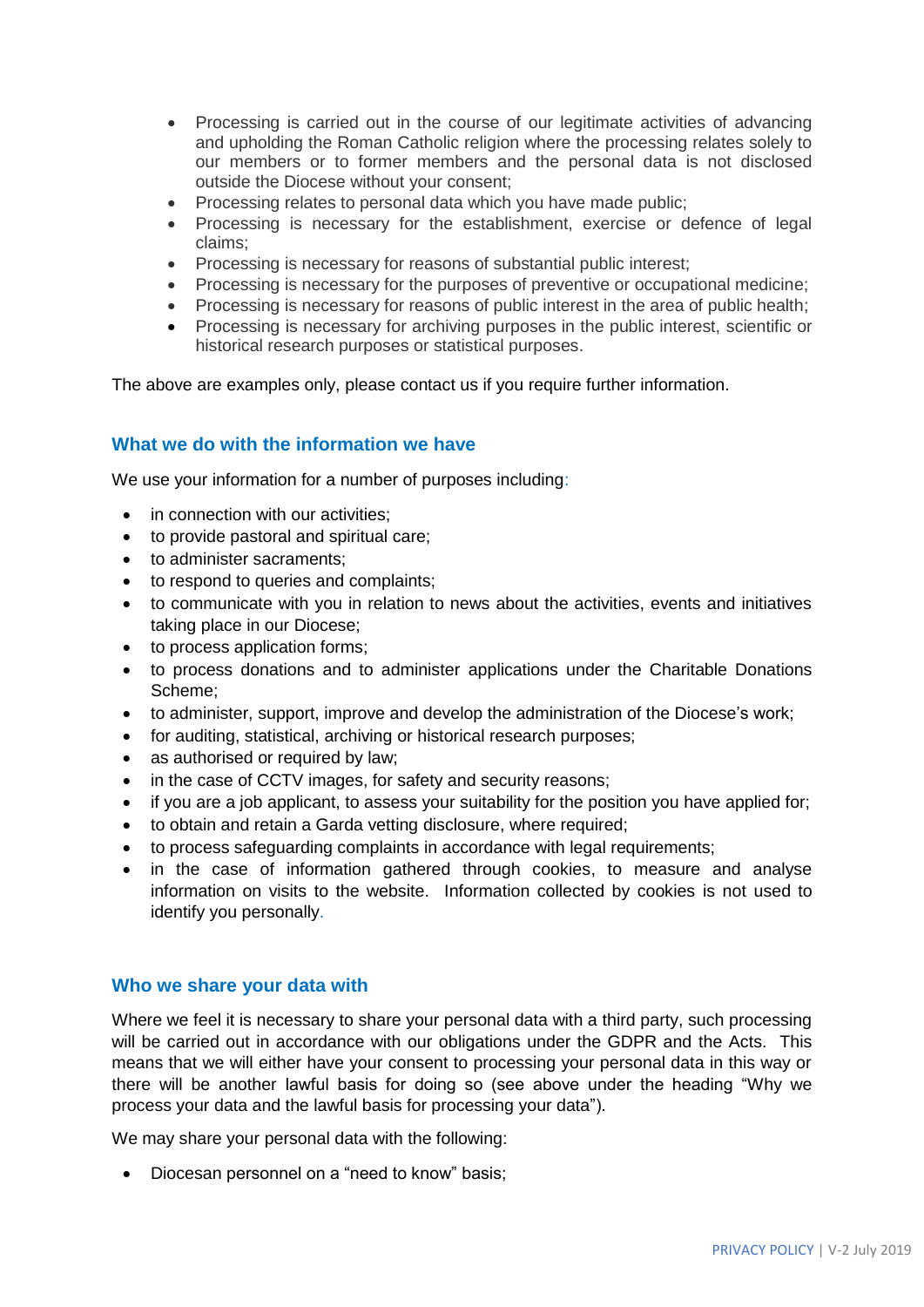- Any ecclesiastical body enjoying canonical jurisdiction or powers of governance as detailed in the Code of Canon Law or in the Apostolic Constitution Pastor Bonus;
- Entities who provide services to the Diocese or with our professional advisors e.g. recruitment companies, payroll providers, IT consultants, accountants and/or solicitors;
- The Revenue Commissioners in relation to applications under the Charitable Donation Scheme;
- Parishes (either inside or outside the Diocese) or other Arch/Dioceses;
- An Garda Síochána in relation to the detection or prevention of a crime;
- Other Governmental departments or statutory agencies as required by law;
- Your employer or prospective employer in relation to an employment reference;
- We may post photos or videos to our social media pages, with your consent.

### **How we store your information**

We store your data in both manual and electronic format. We use the following technical and organisational measures to protect your personal data:

- We store your personal data on a secure server, access to the server is restricted to a limited number of staff;
- Manual files are kept in locked filing cabinets in staff offices. There are no files in public areas and the offices are locked every evening;
- Access to computer systems is password protected;
- All documents containing personal data are shredded before being discarded;

While we use all reasonable endeavours to protect your personal data, the transmission of information via the internet is not completely secure. For this reason, we cannot guarantee the security or integrity of any personal data which is transferred from you or to you via the internet.

# **Transfer of your personal data outside the European Economic Area ("EEA")**

We do not usually transfer your data outside the EEA. However, there may be some limited circumstances where this is necessary. For example, where you are getting married in a country outside the EEA. Some of these countries do not have laws which provide the same level of protection to your personal data as laws within the EEA. We will either obtain your consent before transferring your personal data to such a country or otherwise transfer such data in accordance with the GDPR and the Acts.

# **Your data protection rights**

You have a number of rights under the GDPR and the Acts. These include the following: -

- **Informed** you have the right to be informed about any personal data that we hold relating to you, including information as to the accuracy of the data and the purpose for which it is used;
- **Access** you have the right to be given a copy of all of your personal data on request;
- **Rectification** you have the right to have any inaccurate data held by us rectified free of charge: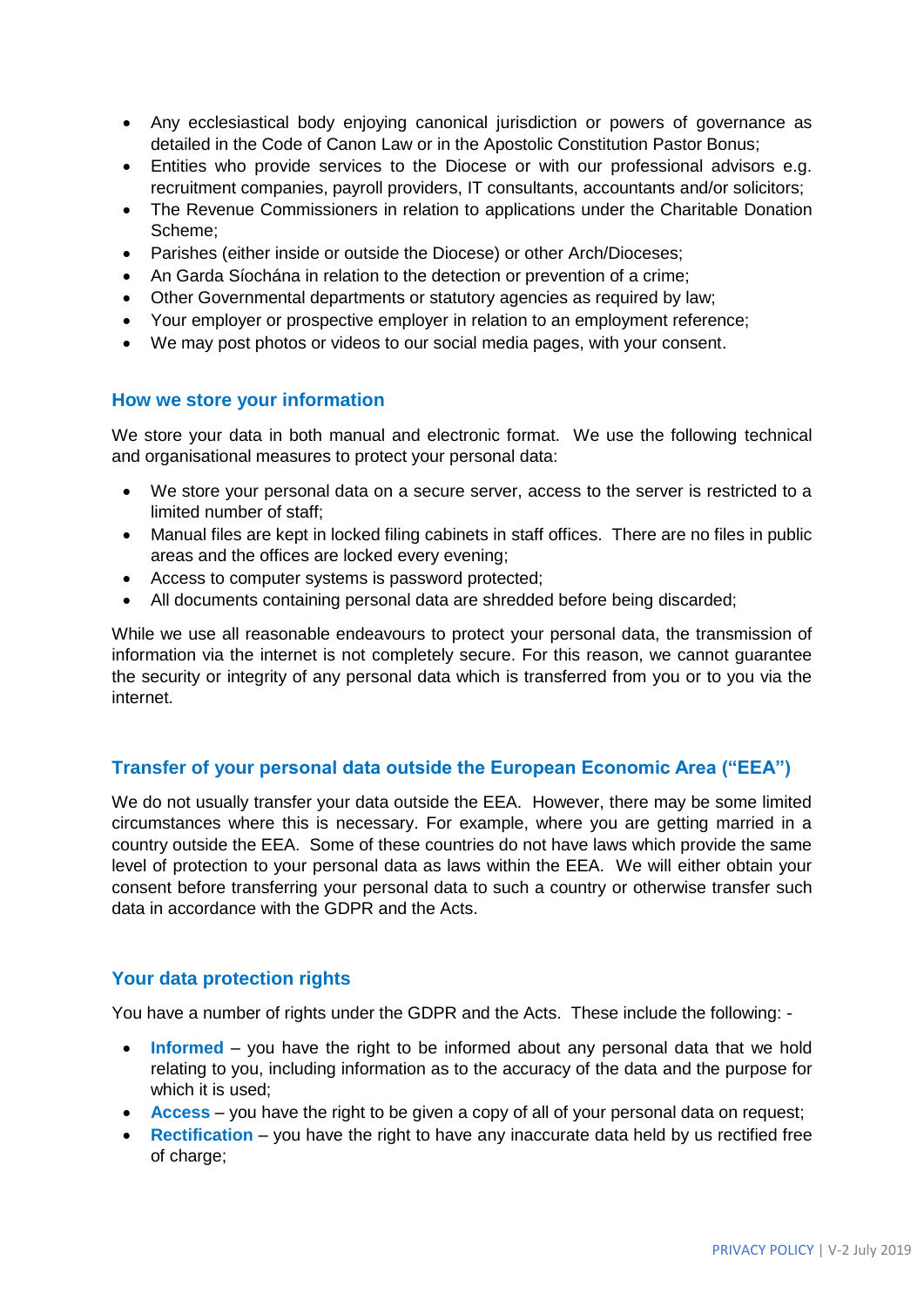- **Restriction** where there is a dispute in relation to the accuracy or processing of your personal data, you can ask for a restriction to be placed on further processing;
- **Withdraw** where we rely on your consent to process your personal data, you can withdraw your consent
- **Object** you have the right to object to the processing of your personal data;
- **Erasure** you have the right to request us to delete your personal data, this is known as the "right to be forgotten";
- **Data portability** you have the right to request us to provide you or a third party, with a copy of your personal data in a structured, commonly used machine-readable format.

The above rights are subject to certain exceptions and may be restricted in certain circumstances.

Rights may only be exercised by the individual whose information is being held by the Diocese or with that individual's express permission. We may request proof of identity for verification purposes before you can exercise any of these rights.

### **Cookies**

Our website uses cookies to help you in your interactions and to enhance your user experience. Cookies are small files placed on your computer's hard drive, or in your browser memory, when you visit our website. You can access our Cookies Policy **[here.](http://cloynediocese.ie/wp-content/uploads/2019/09/Cookies-Policy-May-2019-Cloyne-Diocese.pdf)**

We use Google Analytics to track user engagement and usage on our website. For further information see Google's Privacy Policy **[here](https://policies.google.com/privacy)**.

We also use privacy preferences. We use a tracking cookie, which is added to your computer, to remember your cookie preferences i.e. if you have allowed or disallowed them.

# **Changes to Policy**

The Diocese reserves the right to review and amend this Privacy Policy at any time without notice and you should check this page regularly to review the most up to date Privacy Policy.

#### **Further information**

Further information relating to your data privacy rights is available at [www.dataprotection.ie](http://www.dataprotection.ie/)

A Data Protection Officer has been appointed for all the Dioceses within the Catholic Province of Cashel & Emly (Munster). You may contact our Data Protection Officer at dpo@cashel-emly.ie

#### **How to complain**

If you are unhappy about how we have treated your personal data, you may make a complaint to the Data Protection Commission. Their contact details are as follows: -

Data Protection Commission 21 Fitzwilliam Square South Dublin 2 D02 RD28